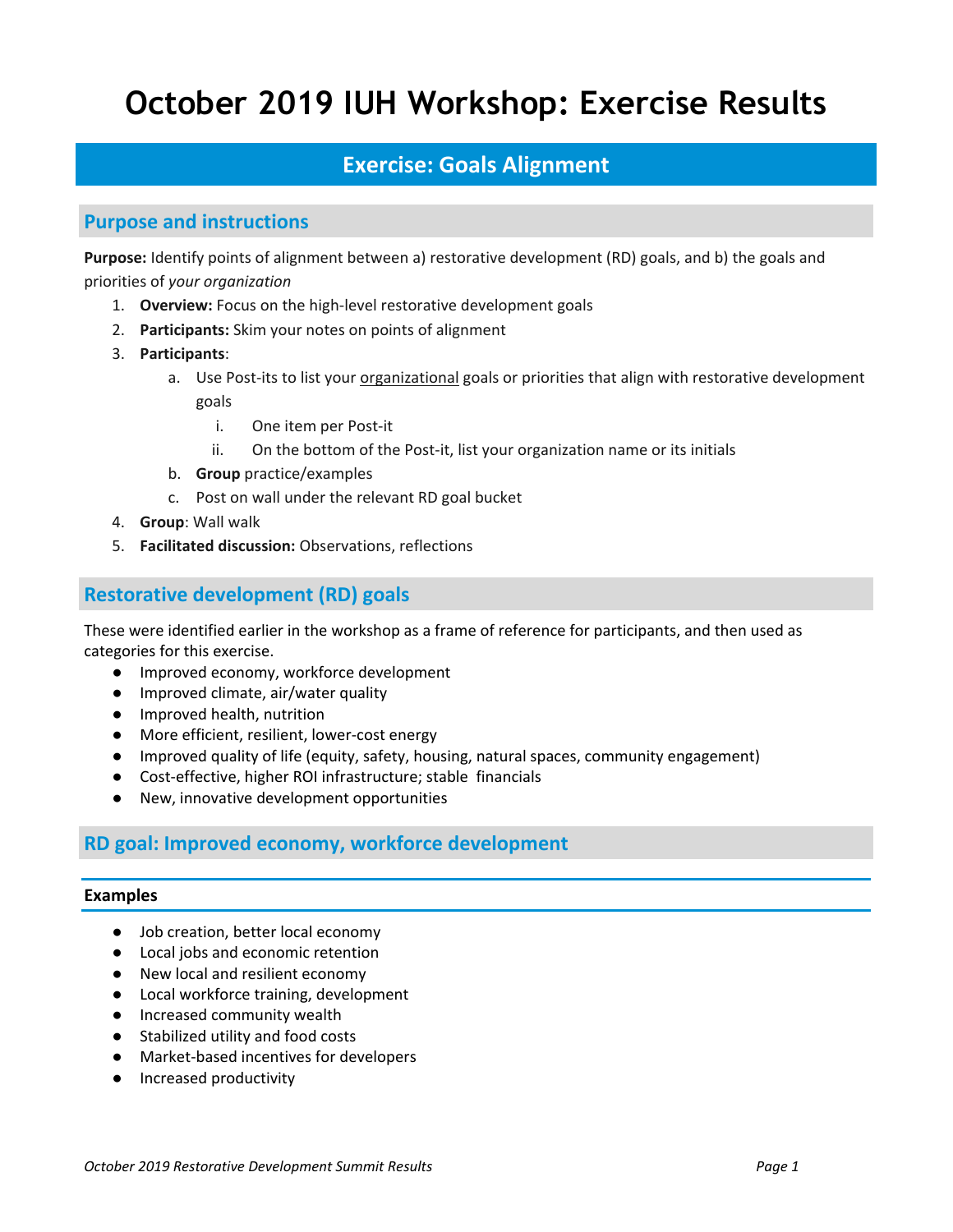#### **Results**

| <b>Aligned Organizational Goal</b>                                                        | Organization                                   |
|-------------------------------------------------------------------------------------------|------------------------------------------------|
| Green jobs pathways for youth                                                             | Minneapolis Park and Recreation Board          |
| Disparity reduction (employment domain)                                                   | Hennepin County                                |
| Connect new clean energy jobs to Minneapolis<br>residents                                 | Minneapolis Sustainability Office              |
| Neighborhood-based businesses hires directly from the McKnight<br>community and pays well |                                                |
| Commitment to workers / host communities                                                  | Xcel                                           |
| Creating spaces for startups, incubation, internships                                     | <b>UM Foundation Real Estate Advisors</b>      |
| Local businesses create wealth for minority<br>entrepreneurs                              | McKnight                                       |
| An inclusive economy                                                                      | <b>City of Minneapolis</b>                     |
| Housing and workforce stability                                                           | Minneapolis Community and Economic Development |
| Improved economy and workforce/economic<br>development                                    | <b>Wall Companies</b>                          |

# **Improved climate, air/water quality**

#### **Examples**

- Pollution reduction
- Climate resilience
- Emission-free vehicle infrastructure
- Reduced overall carbon footprint
- Zero waste / zero emissions
- Energy resilience
- Water resilience
- Restored ecosystems

#### **Results**

| <b>Aligned Organizational Goal</b>                    | Organization                                   |
|-------------------------------------------------------|------------------------------------------------|
| Clean water                                           | Mississippi Watershed Management Organization  |
| Water management and reuse                            | Minneapolis Park and Recreation Board          |
| Improve water quality in Minneapolis waters           | Minneapolis Public Works                       |
| Water quality improves                                | McKnight                                       |
| Improve water quality                                 | Mississippi Watershed Management Organization  |
| Urban ecological habitat                              | Minneapolis Park and Recreation Board          |
| Protect/restore groundwater resources                 | Hennepin County                                |
| Restore lakes, rivers, and streams                    | Hennepin County                                |
| Ecosystem protection and improvement                  | Mississippi Watershed Management Organization  |
| Establish/restore landscapes that serve an ecological | Hennepin County                                |
| function                                              |                                                |
| Improved climate                                      | Towerside                                      |
| Helps to meet CAP goals for city                      | Minneapolis Community and Economic Development |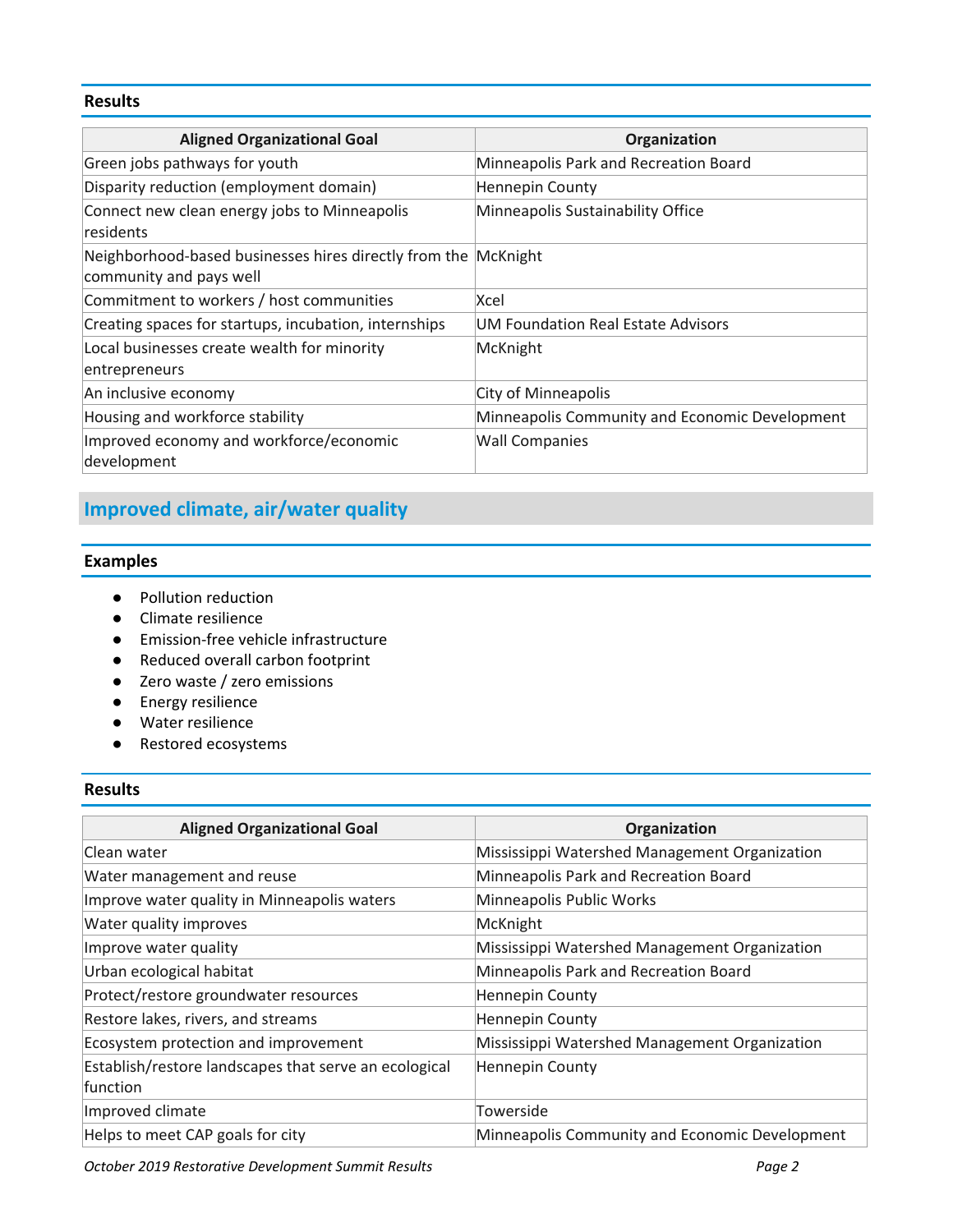| Better buildings, fleets                                       | Minneapolis Park and Recreation Board |
|----------------------------------------------------------------|---------------------------------------|
| Better building envelopes                                      | Towerside                             |
| 100% carbon free                                               | Xcel                                  |
| Reduce carbon emissions                                        | Minneapolis Sustainability Office     |
| Decarbonize the economy                                        | McKnight                              |
| 80% CO2 reduction by 2050                                      | City of Minneapolis                   |
| 80% reduction of greenhouses gases from 2005 levels<br>by 2050 | Hennepin County                       |
| Combining consumption and energy planning                      | UM Foundation Real Estate Advisors    |

### **Improved health, nutrition**

#### **Examples**

- Increase in life expectancy
- Better physical and mental health
- Lower healthcare costs
- Reduced stress
- Food dessert
- Food resilience

#### **Results**

| <b>Aligned Organizational Goal</b>                                                          | Organization                                  |
|---------------------------------------------------------------------------------------------|-----------------------------------------------|
| Health -- improve/protect environment, leading to                                           | Mississippi Watershed Management Organization |
| better health outcomes                                                                      |                                               |
| Reduce health disparities                                                                   | Hennepin County                               |
| Improved health                                                                             | Towerside                                     |
| Improve the health of residents of the green zones                                          | Minneapolis Sustainability Office             |
| Coal-free by late 2020s                                                                     | Xcel                                          |
| Building health into the community by design                                                | Blue Cross/Blue Shield Minnesota              |
| Sustainable, healthy food grown/produced in close                                           | Blue Cross/Blue Shield Minnesota              |
| proximity to consumers                                                                      |                                               |
| Urban agriculture, healthy food options, summer lunch Minneapolis Park and Recreation Board |                                               |

## **More efficient, resilient, lower‐cost energy**

#### **Examples**

- Power produced
- Water produced
- Food produced
- District heating/cooling produced
- Locally sourced nutrients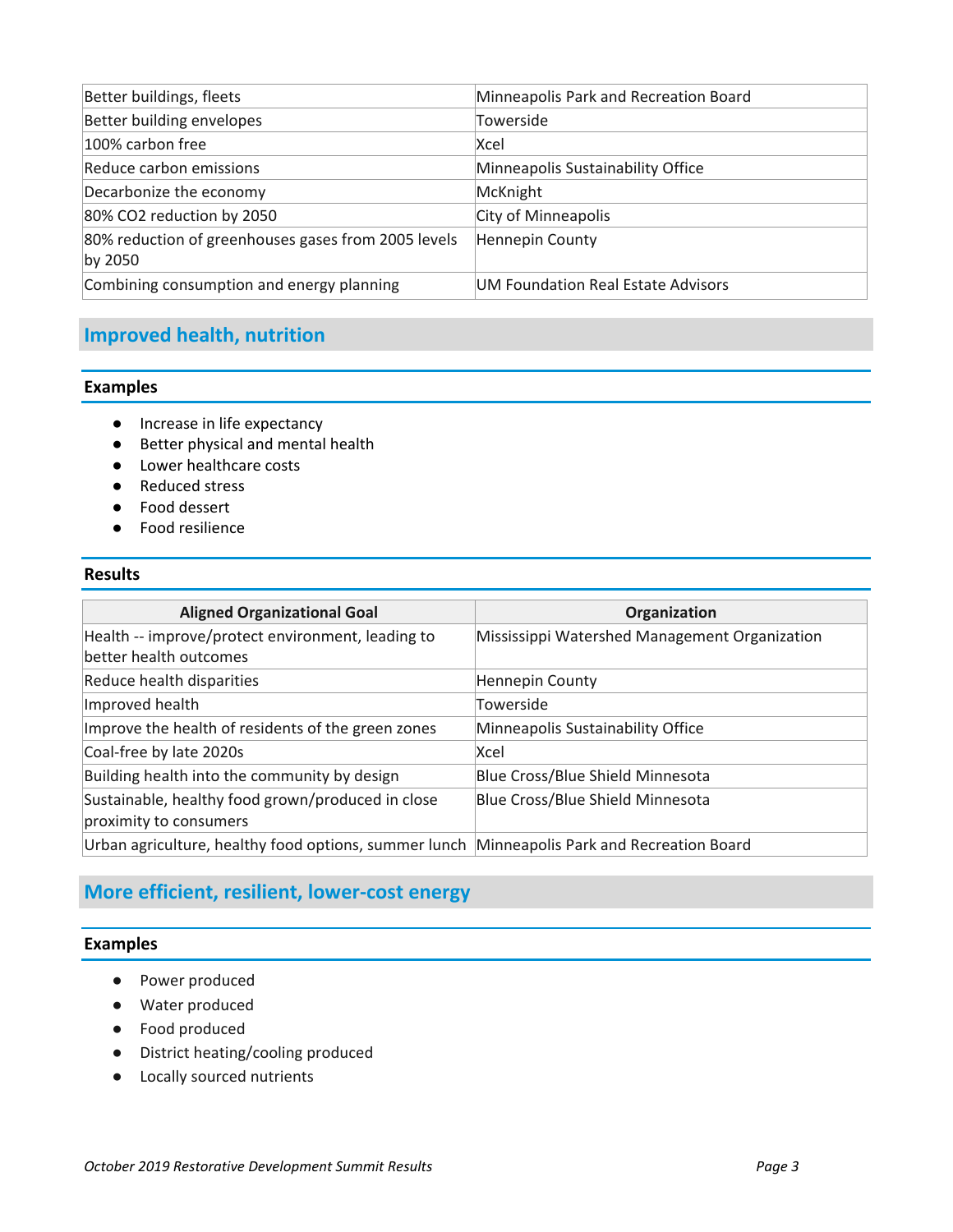#### **Results**

| <b>Aligned Organizational Goal</b>                                                                                           | Organization                                               |
|------------------------------------------------------------------------------------------------------------------------------|------------------------------------------------------------|
| Shift toward alternative energy sources                                                                                      | McKnight                                                   |
| Multimodal transportation support: walk- and bike-<br>friendly, lifecycle use, infrastructure and connectivity               | Minneapolis Park and Recreation Board                      |
| Systems approach -- Minneapolis 2040 comprehensive<br>plan                                                                   | Minneapolis Office of Planning and Economic<br>Development |
| Resilient energy, new source                                                                                                 | Towerside                                                  |
| Exploring district heating and cooling                                                                                       | UM Foundation Real Estate Advisors                         |
| Generate no-carbon renewability energy at a lower risk Minneapolis Office of Sustainability<br>than fossil-fuel-based energy |                                                            |
| Beneficial electrification                                                                                                   | Xcel                                                       |

# **Improved quality of life (equity, safety, housing, natural spaces, community engagement)**

#### **Examples**

- Safer neighborhoods
- Improved standards of living
- Access to health, jobs, good foods
- Access to natural spaces
- Deep, ongoing community engagement
- Market‐based incentives for affordable housing

#### **Results**

| <b>Aligned Organizational Goal</b>                                                                      | Organization                                  |
|---------------------------------------------------------------------------------------------------------|-----------------------------------------------|
| Enhance social equity                                                                                   | Minneapolis Sustainability Office             |
| Reduce disparities (7 "domains" contributing)                                                           | <b>Hennepin County</b>                        |
| Affordable housing developments                                                                         | <b>Wall Companies</b>                         |
| Affordable quality housing                                                                              | <b>City of Minneapolis</b>                    |
| Tew technology for energy-efficient homes                                                               | Xcel                                          |
| Fitness and active recreation opportunities (community Minneapolis Park and Recreation Board<br>health) |                                               |
| Improve public realm quality of life with water and<br>habitat                                          | Mississippi Watershed Management Organization |
| Improved quality of life; connected green spaces                                                        | Towerside                                     |
| Places for community to gather (community health)                                                       | Minneapolis Park and Recreation Board         |
| Community assets created                                                                                | McKnight                                      |
| Strive to develop a community-/neighborhood-<br>centered development in Malcolm Yards                   | <b>Wall Companies or Towerside</b>            |
| Improve and maintain civil infrastructure to make<br>Minneapolis a great city                           | Minneapolis Public Works                      |
| Reduce (or manage) stormwater runoff to eliminate                                                       | Minneapolis Public Works                      |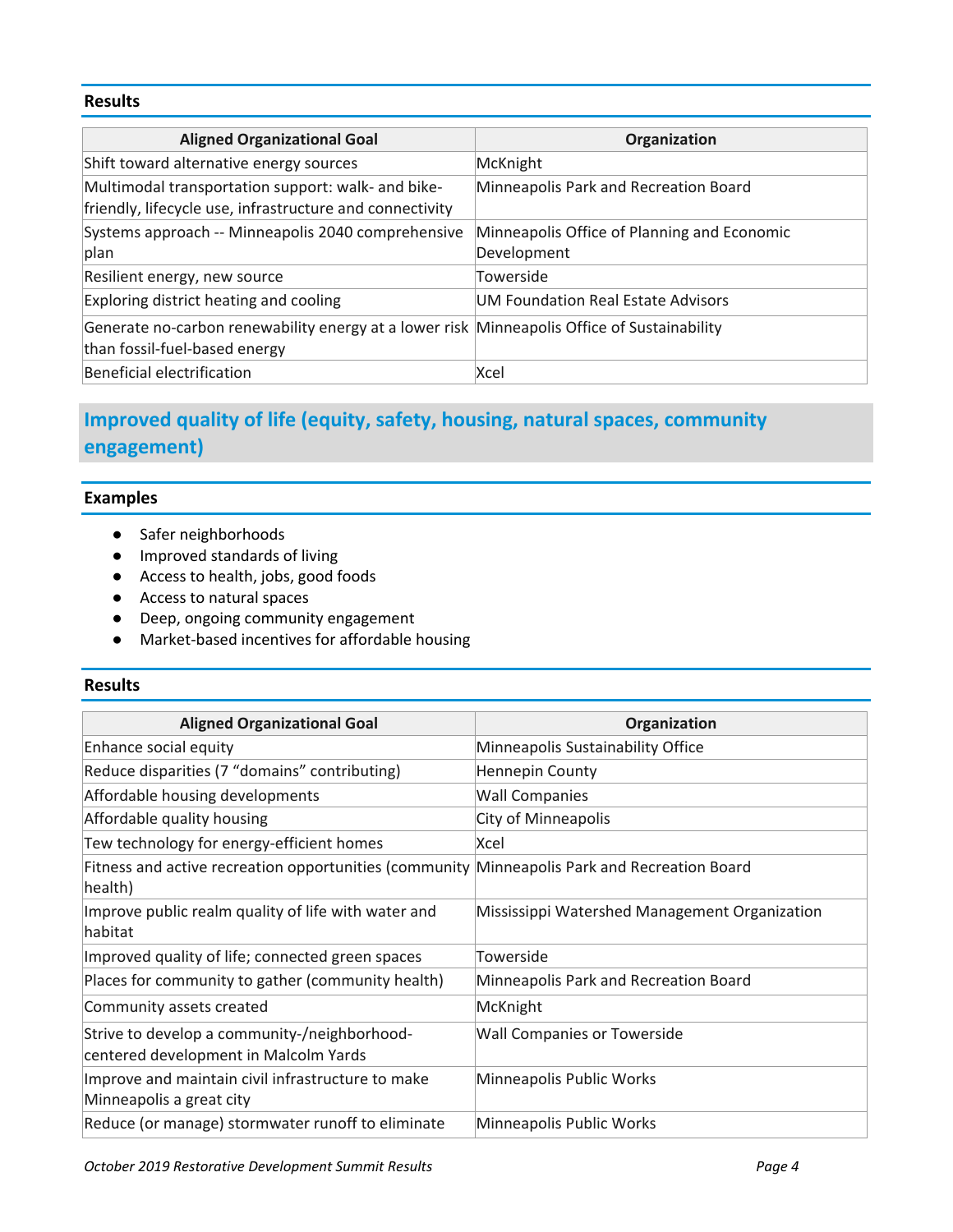### **Cost‐effective, higher ROI infrastructure; stable financials**

#### **Examples**

- More cost-effective investments
- Higher ROI
- Transformative / modular

#### **Results**

| <b>Aligned Organizational Goal</b>                                                       | Organization                                   |
|------------------------------------------------------------------------------------------|------------------------------------------------|
| A well-run city -- fiscally responsible                                                  | City of Minneapolis                            |
| More efficient use of public tax dollars                                                 | Mississippi Watershed Management Organization  |
| Development must provide stable financials and market Wall Companies<br>ROI              |                                                |
| Reduce need for expensive stormwater upgrades to<br>manage flooding                      | Minneapolis Public Works                       |
| Manage increased density goals to utilize current<br>sanitary pipe capacity              | Minneapolis Public Works                       |
| Disparity reduction (transportation domain)                                              | <b>Hennepin County</b>                         |
| Leverage existing resources                                                              | Minneapolis Community and Economic Development |
| Working on potential district system (utility, etc.)<br>models as stand-alone businesses | UM Foundation Real Estate Advisors             |
| Low-cost energy                                                                          | Xcel                                           |
| Economic opportunity created by parks -- revenue<br>streams support parks                | Minneapolis Park and Recreation Board          |

## **New, innovative development opportunities**

#### **Examples**

- Partnership and new business opportunities
- Part of the "green" development movement
- Shared risk
- Innovation
- Expertise
- Burnished reputation

#### **Results**

| <b>Aligned Organizational Goal</b>                                     | Organization                         |
|------------------------------------------------------------------------|--------------------------------------|
| Be an innovative leader in environment technologies                    | Minneapolis Office of Sustainability |
| Work across the organization's divisions to overcome<br>barriers/silos | City of Minneapolis                  |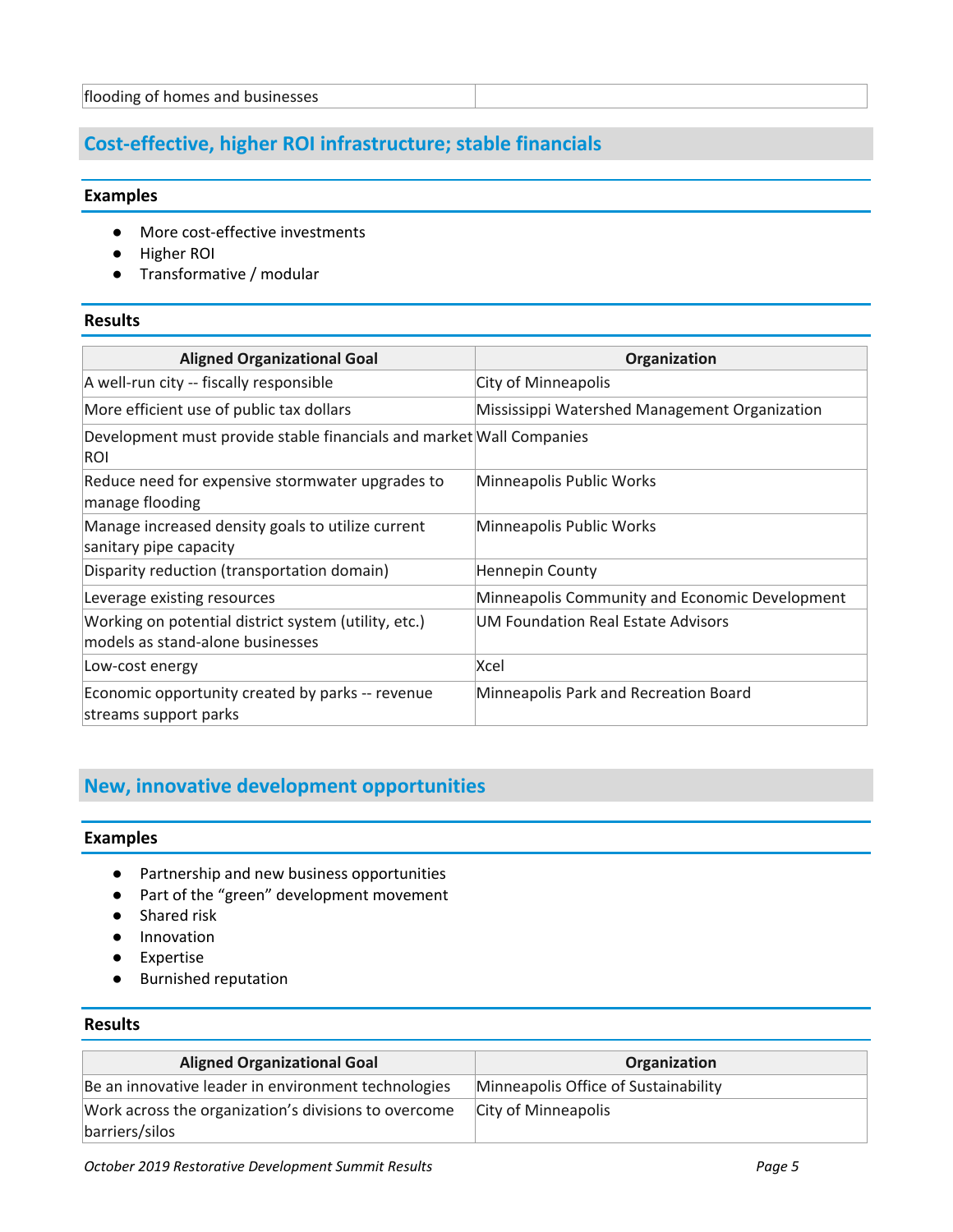| Create unique and financially viable private<br>developments                                           | <b>Wall Company</b>                           |
|--------------------------------------------------------------------------------------------------------|-----------------------------------------------|
| Public/private partnerships = green infrastructure,<br>district stormwater, livability, transportation | Minneapolis Park and Recreation Board         |
| Fostering partnerships between private/nonprofit<br>sectors and UM                                     | UM Foundation Real Estate Advisors            |
| Promote transformative ideas toward climate change                                                     | McKnight                                      |
| Leading-edge innovation                                                                                | Xcel                                          |
| Improve "best practices" available to practitioners<br>managing stormwater                             | Mississippi Watershed Management Organization |
| As part of the Towerside Innovation District, we<br>endeavor to utilize new and innovative designs     | Wall Companies, Towerside                     |
| Innovative development, new construction methods                                                       | Towerside                                     |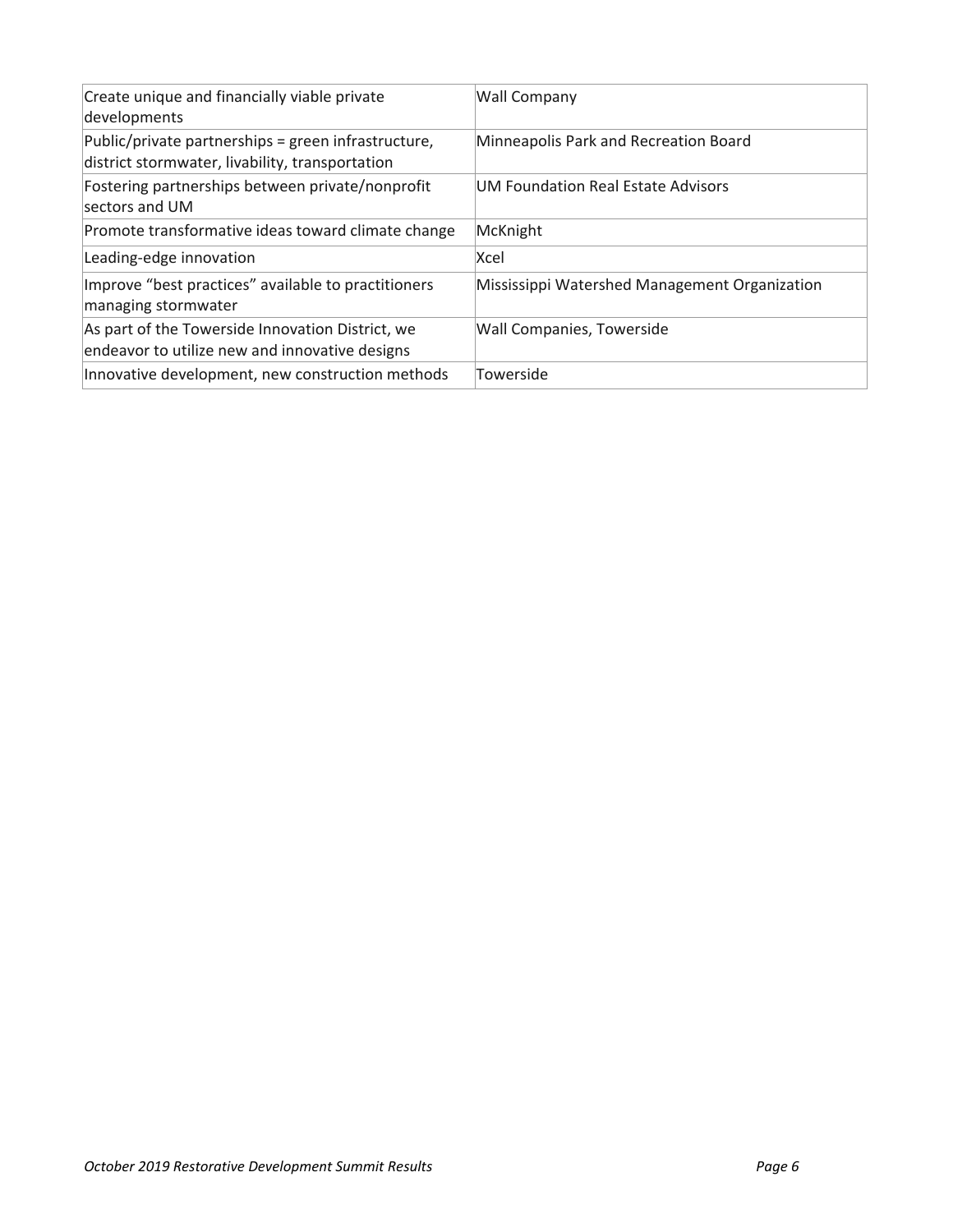## **Exercise: Organizational Commitments to Advance the Feasibility Study**

#### **Purpose and instructions**

**Purpose:** There are many ways current and future partners can help advance the Feasibility Study. This exercise deepens that ongoing conversation.

#### **Ways partners can contribute:**

- Grant preparation, joint submissions
- Direct funding
- Project management, coordination
- Staff leadership engagement
- Professional, technical expertise and resources
- Deepen, expand Partnership
- Build community awareness, support
- Build elected official awareness, support

**Exercise Part 1:** What are additional ways you and others can advance the Feasibility Study?

#### **Exercise Part 2:**

- 1. See options posted on the wall, each with a scale: Not sure > Help/contribute > Some leadership > Major leadership
- 2. Participants: For each option
	- a. Write your name and organization on a Post-it and place it on the scale showing your commitment; add notes or qualifiers
	- b. Group practice, then individuals complete
	- c. Note: Partnership work is continuing ‐‐ this isn't binding; be optimistic and realistic
- 3. Group: Wall walk
- 4. Facilitated discussion: Observations, issues, and opportunities
- 5. Follow‐up and next steps: Documentation, refinement, moving to action

The results are organized by the initial list of ways partners can contribute (above) plus new or expanded **ideas generated from part 1 of the exercise.**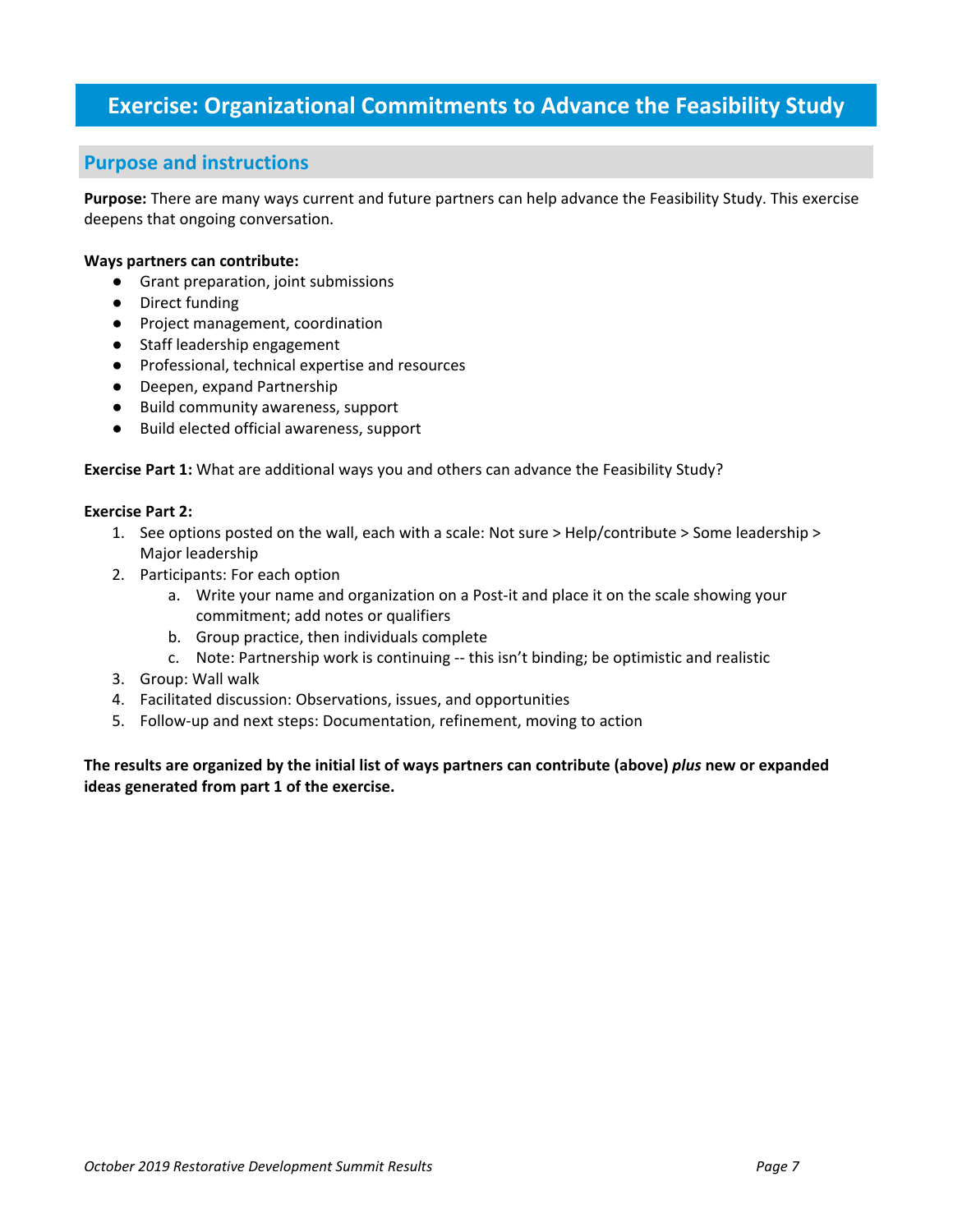| <b>Results/Organizational Commitments</b>                                                          |                                                                                                                                                                                                                                                                                                                                                                                                                                                                                                                                                                                                                                                               |                                                                                          |                                                                                                    |
|----------------------------------------------------------------------------------------------------|---------------------------------------------------------------------------------------------------------------------------------------------------------------------------------------------------------------------------------------------------------------------------------------------------------------------------------------------------------------------------------------------------------------------------------------------------------------------------------------------------------------------------------------------------------------------------------------------------------------------------------------------------------------|------------------------------------------------------------------------------------------|----------------------------------------------------------------------------------------------------|
| <b>Not sure</b>                                                                                    | <b>Help or contribute</b>                                                                                                                                                                                                                                                                                                                                                                                                                                                                                                                                                                                                                                     | <b>Some leadership</b>                                                                   | <b>Major leadership</b>                                                                            |
| Grant preparation, joint submissions; fundraising                                                  |                                                                                                                                                                                                                                                                                                                                                                                                                                                                                                                                                                                                                                                               |                                                                                          |                                                                                                    |
|                                                                                                    | • Wall: Grant-writing experience; willing<br>to contribute<br>• McKnight: When possible, informally<br>reach out or respond to other funders<br>considering funding. Letters of support.<br>• Mpls Health: Grant writing<br><b>• Hennepin Co Env &amp; Energy: Grant</b><br>preparation. Joint submissions. If we<br>can get other depts engaged, may<br>move to "some leadership"<br>• Mpls CPED: Joint grant submission.<br>Letter of support.<br><b>.</b> UMFREA: Help write grants<br>• MPRB: Grant preparation<br>• Mpls PW: Joint submission if related to<br>surface water and/or sewer<br>• MPRB: Possibility of joint fundraising<br>runs and events | . Mpls Sustainability: Help draft<br>proposals for grant funding                         | • MWMO: Staff time to help find, write,<br>coordinate, and submit grant proposals<br>and reporting |
| <b>Direct funding</b>                                                                              |                                                                                                                                                                                                                                                                                                                                                                                                                                                                                                                                                                                                                                                               |                                                                                          |                                                                                                    |
| • Hennepin Co Env &<br>Energy: Not sure but I'll<br>try<br>• Mpls PW: Not sure<br>• Wall: Not sure | <b>• UMFREA:</b> May be able to contribute<br>some level of funds<br>• Mpls CPED: Will commit to talking with<br>internal stakeholders about potential<br>funding sources                                                                                                                                                                                                                                                                                                                                                                                                                                                                                     |                                                                                          | • MWMO: \$150K to date + staff time<br>• McKnight: \$150K to date<br>• Mpls Sustainability: \$100K |
| <b>Strategic thinking, leadership</b>                                                              |                                                                                                                                                                                                                                                                                                                                                                                                                                                                                                                                                                                                                                                               |                                                                                          |                                                                                                    |
|                                                                                                    | • Mpls CPED: Will serve on any work<br>group for this<br>• Mpls PW: Help, contribute                                                                                                                                                                                                                                                                                                                                                                                                                                                                                                                                                                          | • Mpls Sustainability: Leadership in<br>strategic planning<br>• UMFREA: Writing, framing |                                                                                                    |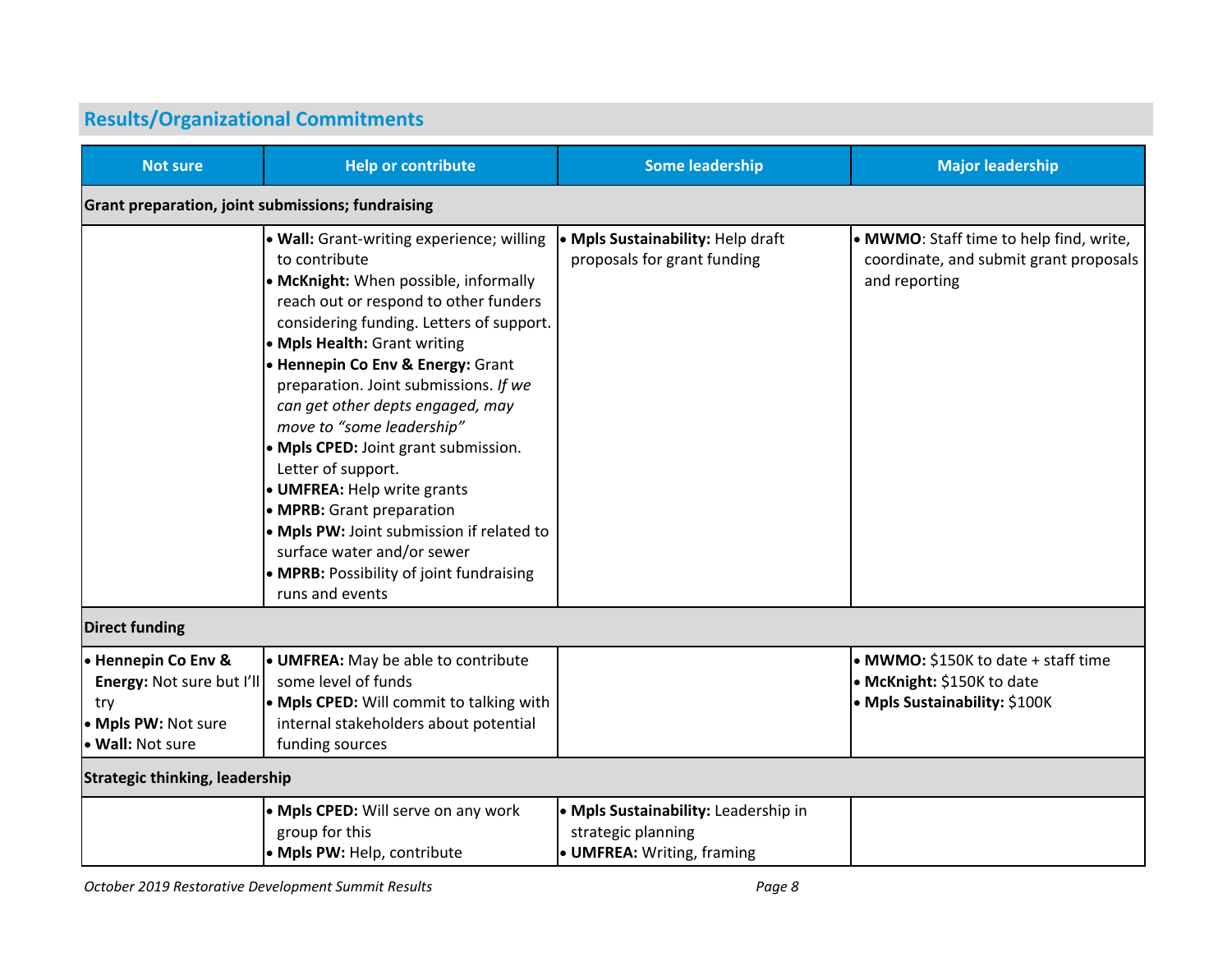| <b>Not sure</b>                         | <b>Help or contribute</b>                                                                                                                                                                                                                                                                                                                                                | <b>Some leadership</b>                                                                                                                                                                                                                                                                                                  | <b>Major leadership</b>                          |
|-----------------------------------------|--------------------------------------------------------------------------------------------------------------------------------------------------------------------------------------------------------------------------------------------------------------------------------------------------------------------------------------------------------------------------|-------------------------------------------------------------------------------------------------------------------------------------------------------------------------------------------------------------------------------------------------------------------------------------------------------------------------|--------------------------------------------------|
|                                         | • Hennepin Co Env & Energy: Help,<br>contribute                                                                                                                                                                                                                                                                                                                          |                                                                                                                                                                                                                                                                                                                         |                                                  |
| <b>Project management, coordination</b> |                                                                                                                                                                                                                                                                                                                                                                          |                                                                                                                                                                                                                                                                                                                         |                                                  |
|                                         | • Mpls CPED: May be able to assign staff<br>to this part-time, depending on specific<br>need<br>• Mpls PW: Potentially some leadership<br>on SWS items                                                                                                                                                                                                                   |                                                                                                                                                                                                                                                                                                                         | • MWMO: Staff time to manage project<br>elements |
| <b>Staff leadership engagement</b>      |                                                                                                                                                                                                                                                                                                                                                                          |                                                                                                                                                                                                                                                                                                                         |                                                  |
|                                         | • Mpls CPED: Able to work with internal<br>City staff to create working group<br>across departments (not necessarily to<br>lead, but will help organize)                                                                                                                                                                                                                 | <b>- Hennepin Co Env &amp; Energy:</b> Some<br>leadership within Hennepin County<br>• Mpls Health: Working with City staff on<br>various aspects<br>• MWMO: Are doing this and will<br>continue<br>. Mpls PW: Some or major leadership for<br>connections within Mpls PW, especially<br>SWS                             |                                                  |
|                                         | Professional, technical expertise and resources + advancing shorter-term projects                                                                                                                                                                                                                                                                                        |                                                                                                                                                                                                                                                                                                                         |                                                  |
|                                         | • Mpls Health: Environmental monitoring • Wall: Integration with private<br>wells, air quality calculations and<br>monitoring<br>• Hennepin Co Env & Energy:<br>Professional and technical expertise<br>• Mpls CPED: Data collection,<br>extrapolation<br>• McKnight: Ask climate/energy<br>colleagues at Foundation for thoughts<br>or other experts/networks to engage | development. Challenges/opportunities<br>related to private side.<br>· UMFREA: Can meet/share overlapping<br>work done for the Motley Project.<br>Depending on content and timing,<br>could partner staff capacity.<br>• Towerside: Work with design<br>community<br>• Mpls PW: Professional and technical<br>expertise |                                                  |